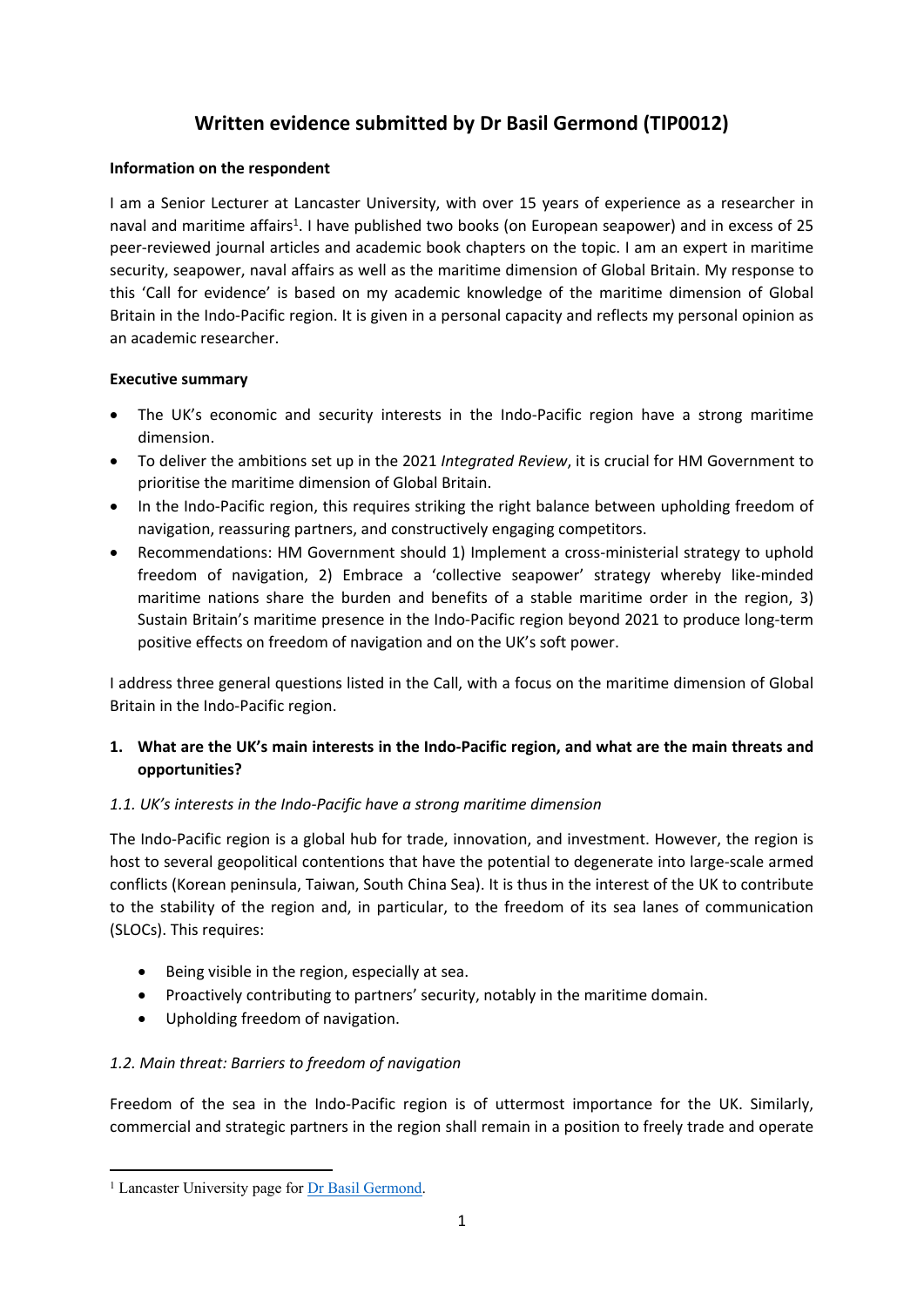in a way that benefits the UK's economic and security interests. Challenges to freedom of navigation are not only military but also legal and diplomatic. Therefore, it is crucial for HM Government to implement a cross-ministerial strategy (perhaps under the auspice of the Joint Maritime Security Centre) to uphold freedom of navigation beyond operational maritime coordination.

#### *1.3. Opportunities: Toward a 'Global Maritime Britain'*

The 2021 *Integrated Review* and the accompanying *Command Paper* account for the fact that the UK's economic and security interests have a strong maritime dimension; there are opportunities for Global Britain to seize in the maritime domain<sup>2</sup>. R. Adm. (rtd.) Dr Chris Parry coined the expression 'Global Maritime Britain'<sup>3</sup>. It accounts for the fact that the defence, security and prosperity of the UK strongly depends on the sea and on the ability to defend one's interests at and from the sea<sup>4</sup>.

In 2021, HM Government has demonstrated its commitment to the maritime dimension of Global Britain in the Indo-Pacific region with the maiden voyage of Carrier Strike Group 21 (showing the flag, reassuring partners, confidence-building measures with traditional allies and non-Western partners such as Vietnam), HMS Richmond transiting through the Taiwan Strait in September 2021 (upholding freedom of navigation, reassuring partners, confidence-building measures), and with the AUKUS partnership between Australia, the UK and the US. These initiatives need to be sustained in the long term, so as to produce positive effects.

Global Britain is also about the status of the UK on the world stage. The *Integrated Review* makes it clear that the UK has a comparative advantage in soft power, which is a power of attraction, linked to prestige and to Britain's 'rank' within the international pecking order<sup>5</sup>. In the Indo-Pacific region, the UK has an opportunity to cement and raise its leadership and power of attraction among partners by upholding values linked to the freedom of the sea.

# **2. How can the UK's Indo-Pacific strategy complement that of allies, such as the US Free and Open Indo-Pacific (FOIP) strategy? What are the specific areas of competition and cooperation with European partners such as France and Germany?**

AUKUS provides HM Government with strategic and symbolic benefits in the Indo-Pacific region. AUKUS is an anchor for Global Britain in the Indo-Pacific<sup>6</sup>. However, it is crucial to address France's position within the new maritime security architecture.

The AUKUS partnership is a blow to France's naval industry. But France's reaction can also be explained by its deeply rooted foreign policy decision-making guiding principles: pragmatism and the search for prestige.

France's prestige has been directly affected by AUKUS, hence the cold diplomatic reaction to the announcement of the partnership. However, pragmatism means that France might also make the

<sup>2</sup> HM Government (2021), *Global Britain in a competitive age: The Integrated Review of Security, Defence, Development and Foreign Policy*, Presented to Parliament by the Prime Minister by Command of Her Majesty, March 2021, CP 403 (accessed [online](https://assets.publishing.service.gov.uk/government/uploads/system/uploads/attachment_data/file/975077/Global_Britain_in_a_Competitive_Age-_the_Integrated_Review_of_Security__Defence__Development_and_Foreign_Policy.pdf)); MoD (2021), *Defence in a competitive age*, Presented to Parliament by the Secretary of State for Defence by Command of Her Majesty, March 2021, CP 411 (accessed [online\)](https://assets.publishing.service.gov.uk/government/uploads/system/uploads/attachment_data/file/974661/CP411_-Defence_Command_Plan.pdf).

<sup>3</sup> Chris Parry (2020), "Global Maritime Britain", *Maritime 2020*, British Maritime Foundation (available [online](https://www.maritimefoundation.uk/publications/maritime-2020/global-maritime-britain/)).

<sup>4</sup> Basil Germond (2021), "AUKUS: The realisation of 'Global Maritime Britain'", *Britain's World*, Council on Geostrategy (available [online](https://www.geostrategy.org.uk/britains-world/aukus-the-realisation-of-global-maritime-britain/)).

<sup>5</sup> HM Government (2021), *op.cit.*, see pp.49-50.

<sup>6</sup> Germond (2021), *op.cit.*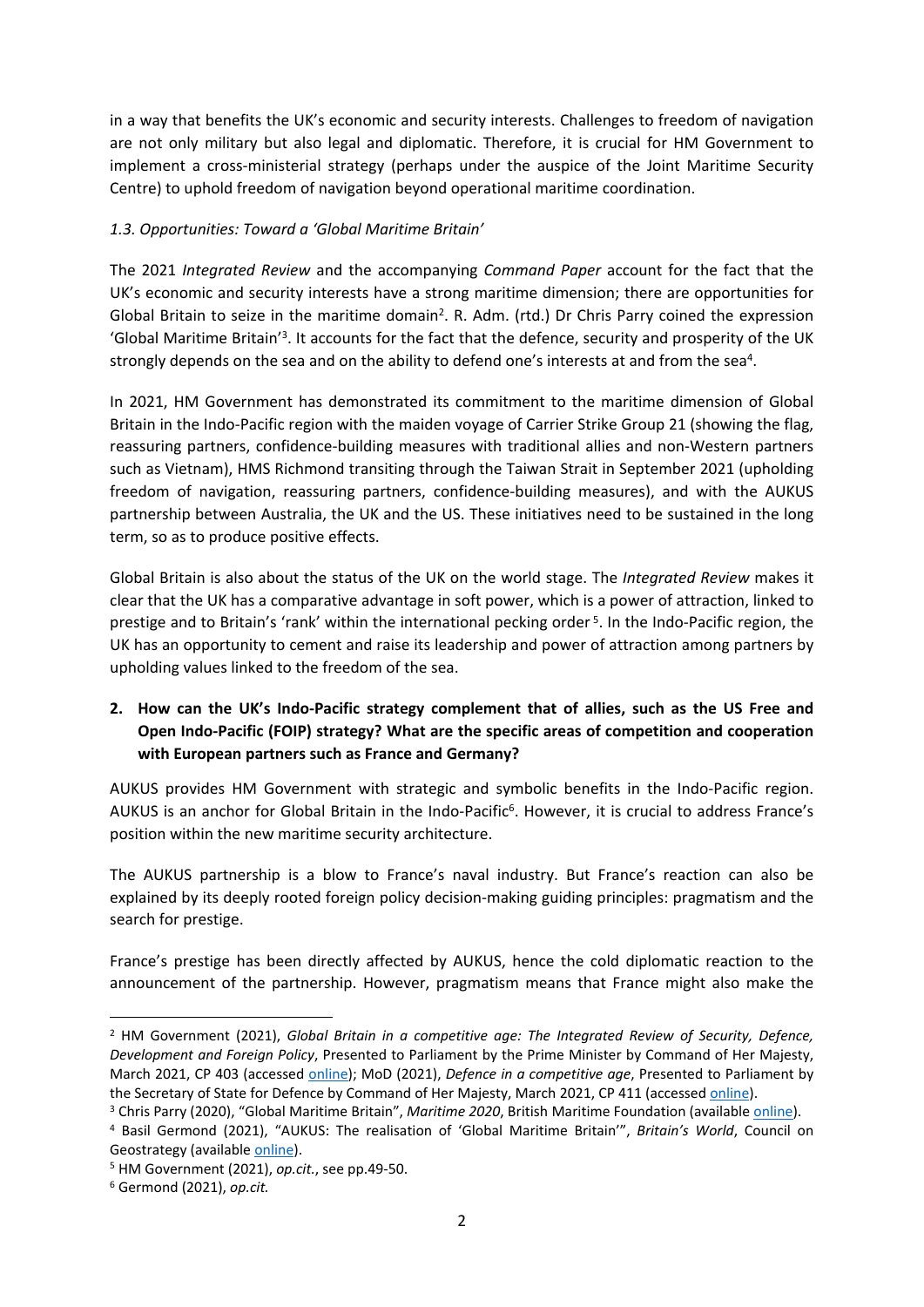most of AUKUS to achieve foreign policy goals: to strengthen the unity of EU member states around the question of European defence, to advocate the importance of European 'strategic autonomy', and to justify France's leadership role in the European security architecture. However, it is also in France's interests to further push the EU towards the Indo-Pacific region by seizing opportunities, including by cooperating with the US and the UK in the region.

France is an important ally of the UK in the Euro-Atlantic space and Africa. France is also an important player in the Indo-Pacific region with large overseas territories and sovereignty over related maritime areas in the Pacific. It is thus crucial to find a way to co-opt France (and to a lesser extent the EU with its 'Strategy for Cooperation in the Indo-Pacific'). In addition, since France is a Pacific Ocean player, where the UK's diplomatic and military presence is more limited, France can eventually become a partner of choice within the strengthened liberal, maritime security architecture initiated by AUKUS.

### **3. What should be the resource priorities for the FCDO's new Indo-Pacific Directorate? Where should the FCDO focus on increasing its footprint in terms of Posts and staff?**

The maritime dimension of the UK's security and prosperity in the Indo-Pacific region is not limited to naval/defence considerations. Showing the flag in defence of freedom of navigation is but one response to the challenges facing the UK in the Indo-Pacific region. Diplomacy and soft power require the FCDO to play an important role when it comes to confidence-building measures and reassuring partners.

The Indo-Pacific Directorate should liaise with relevant ministerial stakeholders that also have responsibilities in regard to the maritime dimension of Global Britain: in particular the Ministry of Defence (which is central in upholding freedom of navigation) the DfT (with its interest in maritime security), the National Security Secretariat and the Joint Maritime Security Centre.

#### **4. Recommendations for HM Government**

- *4.1.* To implement a cross-ministerial strategy to uphold freedom of navigation in the Indo-Pacific region, since this is not a task that is limited to the MoD.
- *4.2.* To embrace a 'collective seapower' strategy whereby like-minded maritime nations share the burden and benefits of a stable but free maritime order in the region.
- *4.3.* To sustain Britain's maritime presence in the Indo-Pacific region beyond 2021 in order to produce long-term positive effects on freedom of navigation and on the UK's soft power.

#### **5. Suggested questions for HM Government**

- *5.1.* What are the guarantees that the efforts put into maritime confidence-buildings measures with allies and partners in the Indo-Pacific region in 2021 can be sustained over a long enough period to produce tangible effects in terms of 1) securing the UK's interests around freedom of navigation, and 2) increasing the UK's soft power in the region?
- *5.2.* What are the plans (notably at the level of the National Security Secretariat and the Joint Maritime Security Centre) to implement cross-ministerial synergies (beyond operational maritime coordination) to contribute to upholding freedom of navigation in line with the *Integrated Review*?